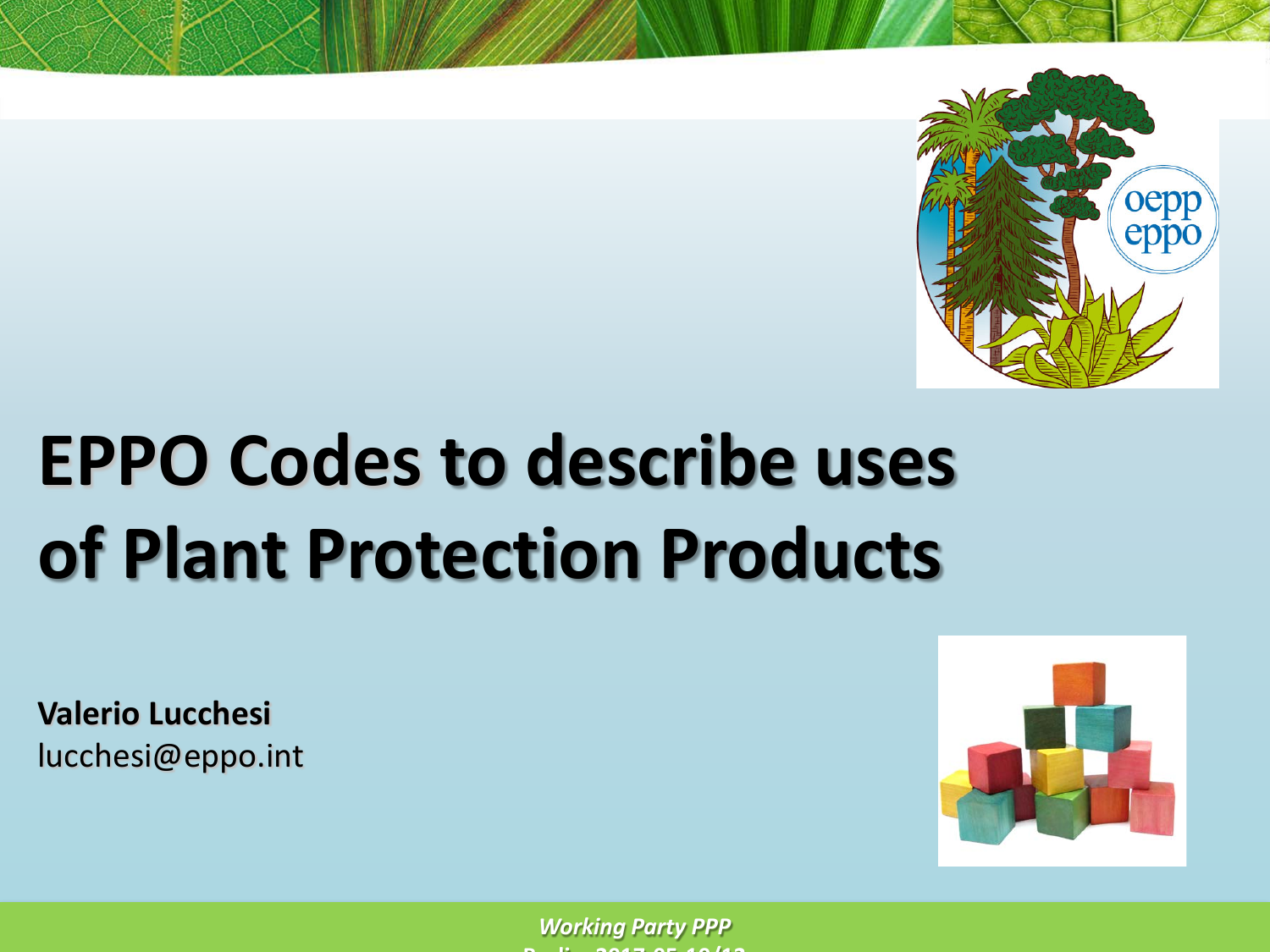## *Webinar - EPPO Codes Users Meeting 2017-03-06*

58 participants joined the meeting by teleconference

The objectives were to:

- $\checkmark$  present the EPPO Codes and the latest developments made to the EPPO GD,
- $\checkmark$  listen to the experience of users from different areas of plant protection,
- $\checkmark$  collect feed-back about possible future improvements of the coding system.





### **PRESENTATIONS**

#### **Introduction to EPPO**

EPPO Codes: structure and maintenance

EPPO Data Services (live demo)

**EPPO Codes to describe uses of plant protection products** 

Integration of the new PPP uses harmonized classification into EPPO Global Database

An update on the use of EPPO Codes by the plant protection products industry

**EPPO Codes in European Commission SANTE systems** 

The Minor Uses Coordination Facility and EUMUDA

Euphresco, an example of use of the EPPO Codes

Martin Ward (Director General of EPPO) Anne-Sophie Roy (EPPO) Damien Griessinger (EPPO) Valerio Lucchesi (EPPO) Anne-Sophie Roy (EPPO)

Günther Heist (BAYER)

Amie Svard (European Commission) Jeroen Meeussen and Nathalie Boutron (MUCF) Baldissera Giovani (Euphresco Coordinator)

### https://www.eppo.int/MEETINGS/2017\_meetings/EPPO\_codes\_webinar.htm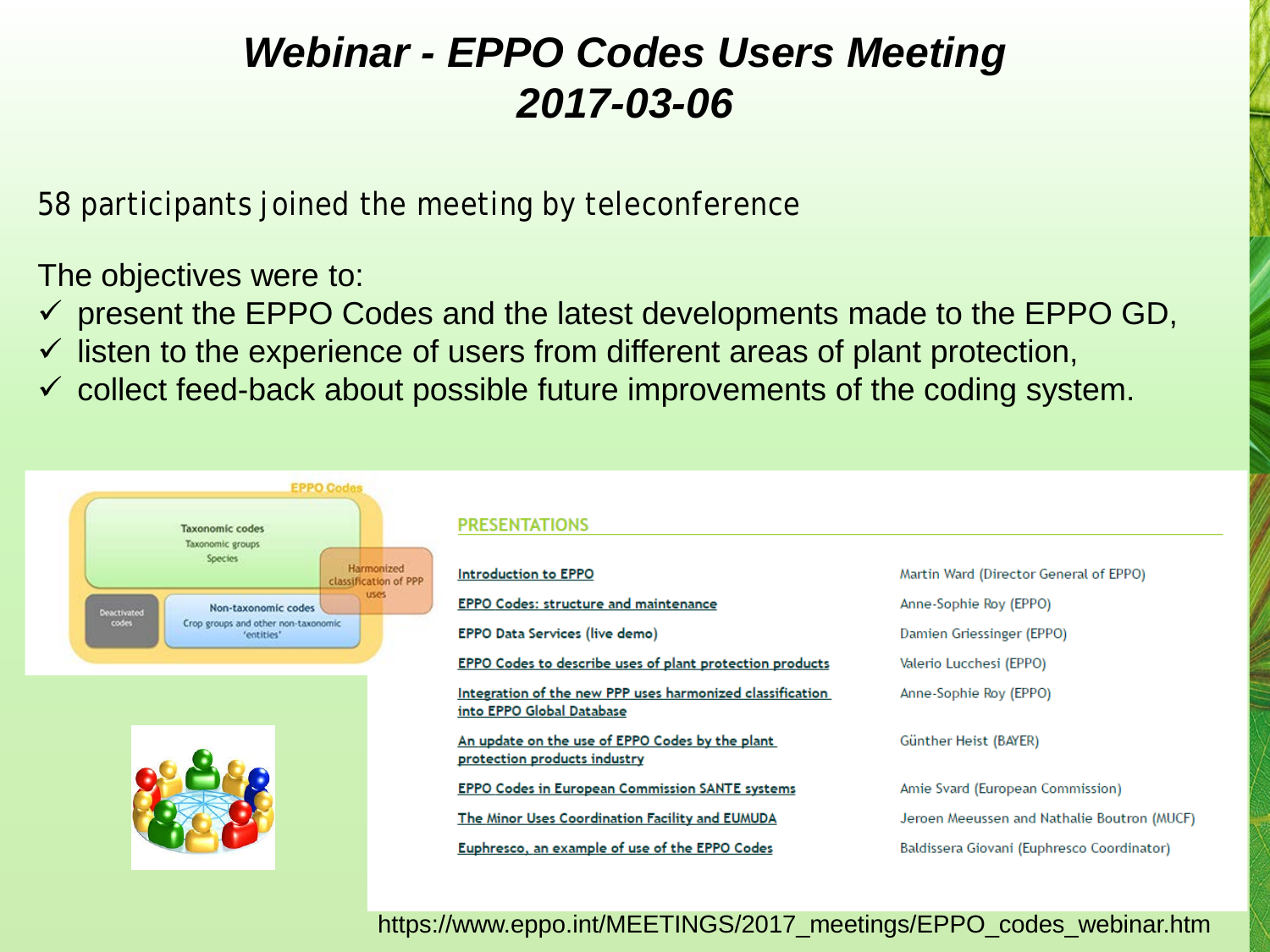

The WP in 2016 agreed on a harmonized classification of codes for **Crop Groups**

(i.e. groups, sub-groups, list of species) :

- Arable crops including cereals
- Fruit
- Vegetables
- Herbs, spices and medicinal plants



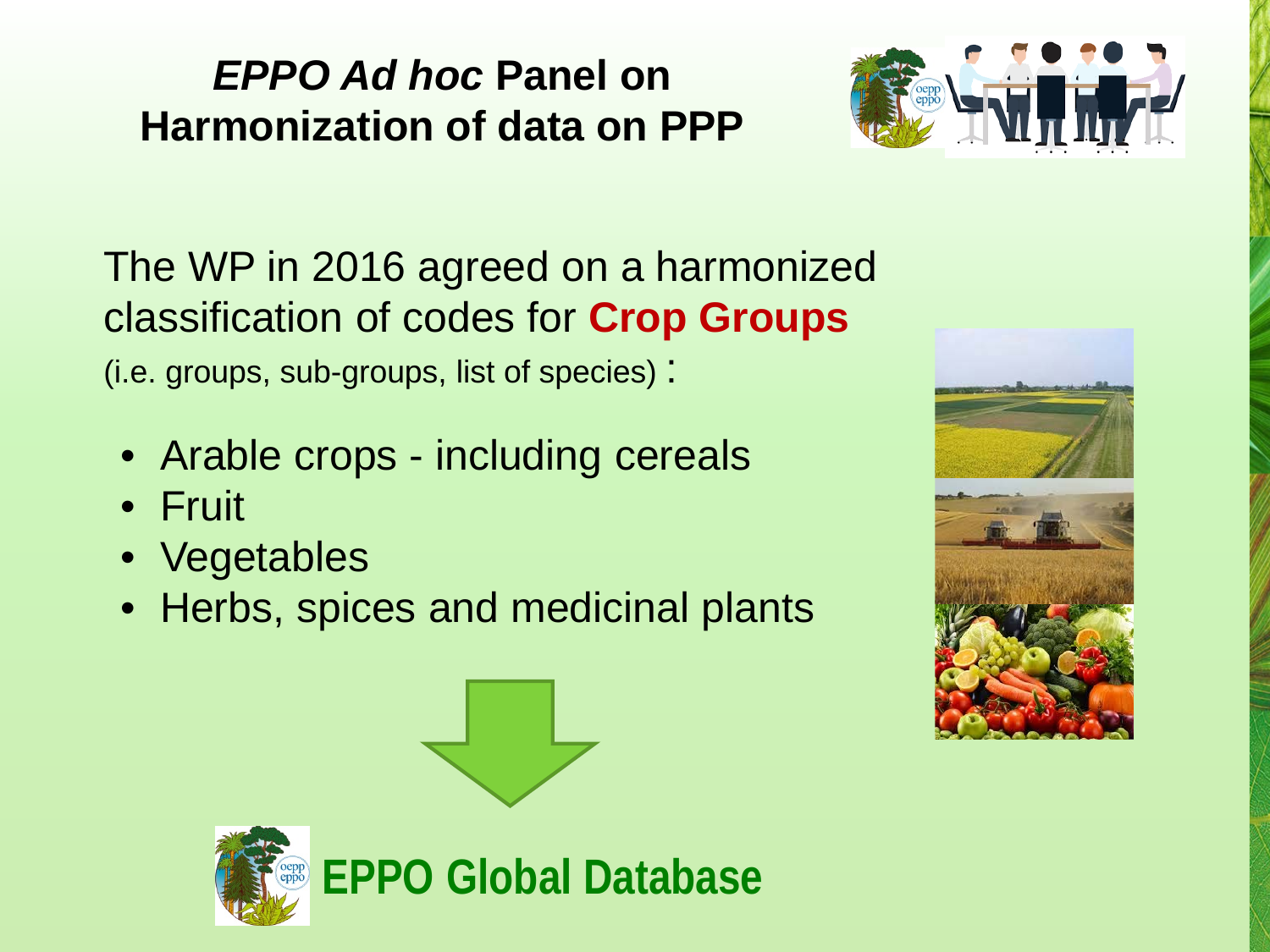

### What codes should be used for crop groups?

Panel answer: creation of a new classification with **New EPPO Codes** starting with 3

### <https://gd.eppo.int/taxon/>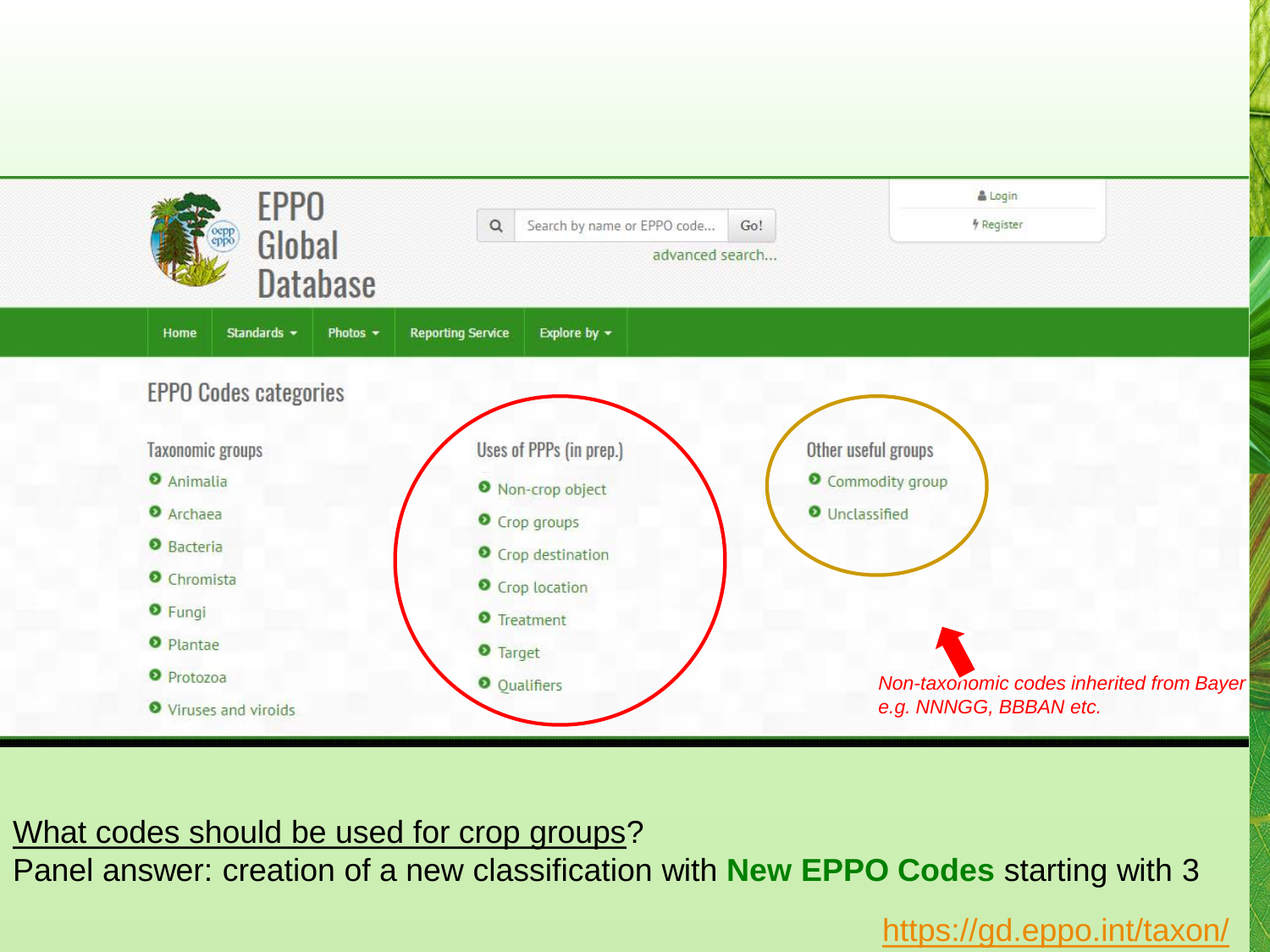

**Crop Groups** - the Panel reviewed the agreed classification for :

- Arable crops including cereals
- Fruit
- Vegetables
- Herbs, spices and medicinal plants

 *(Minor) Refinements: by Panel (in red in doc 17-22723) + by MUCF (doc 17-22753)*



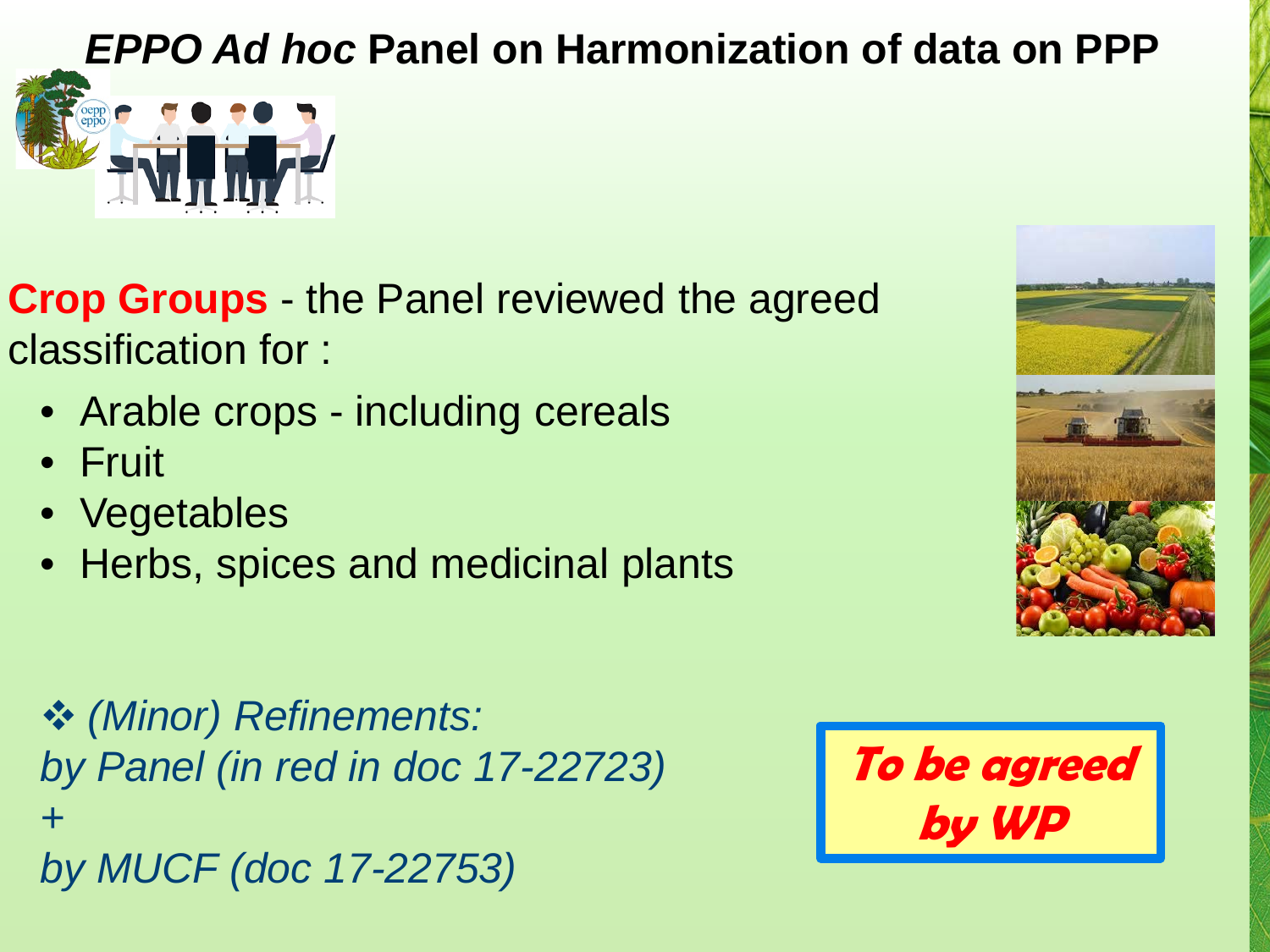

- **Crop Groups**  the Panel discussed :
- $\checkmark$  Forest trees
- $\checkmark$  Ornamentals



 Top levels only - *Doc 17-22723* for information/advice ❖ Further work need to be done by the Panel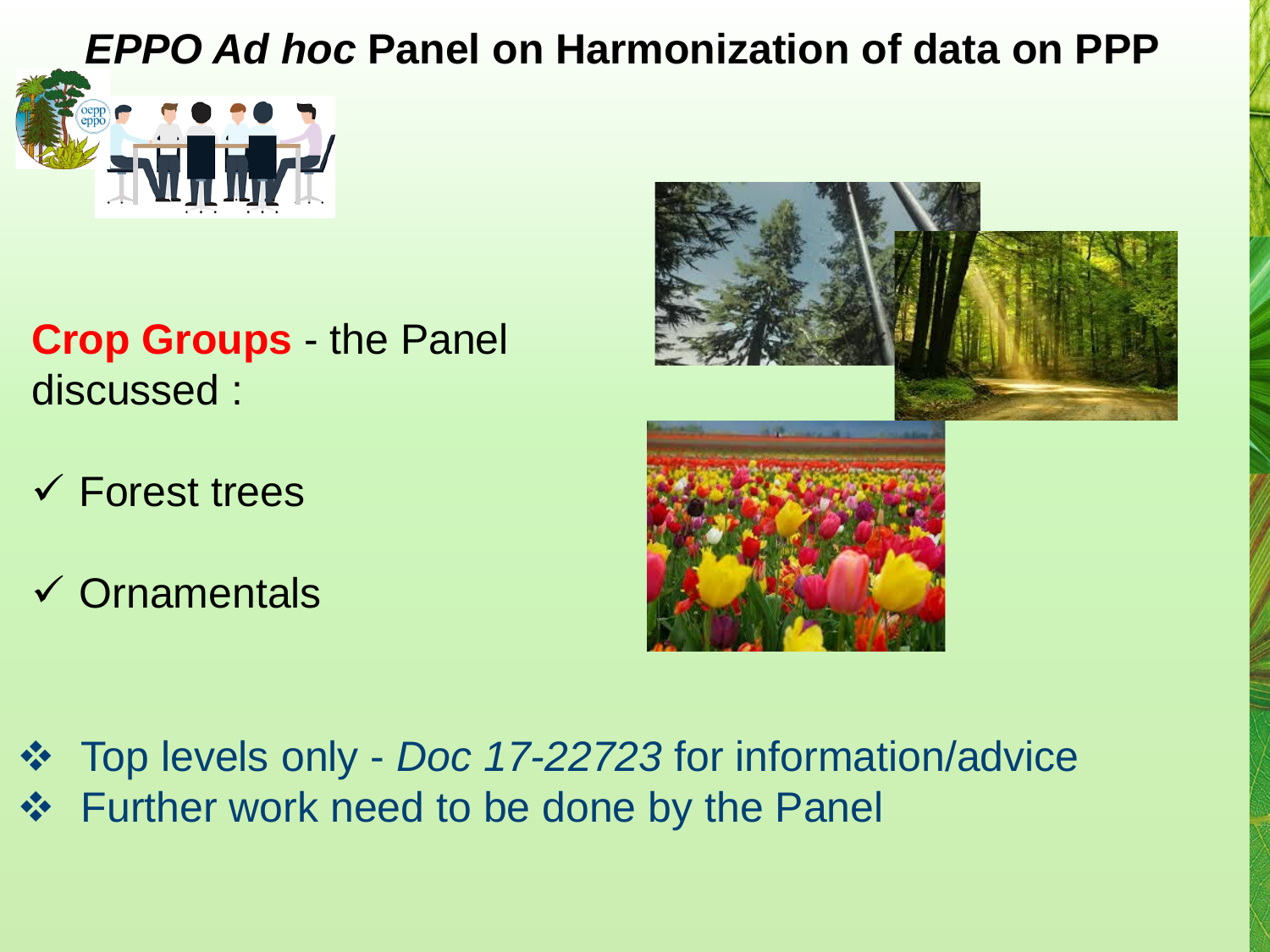**Crop Groups -** the Panel proposes:

 **Amenity Grassland** *Any ornamental, recreational or sport areas composed of close mown grass*



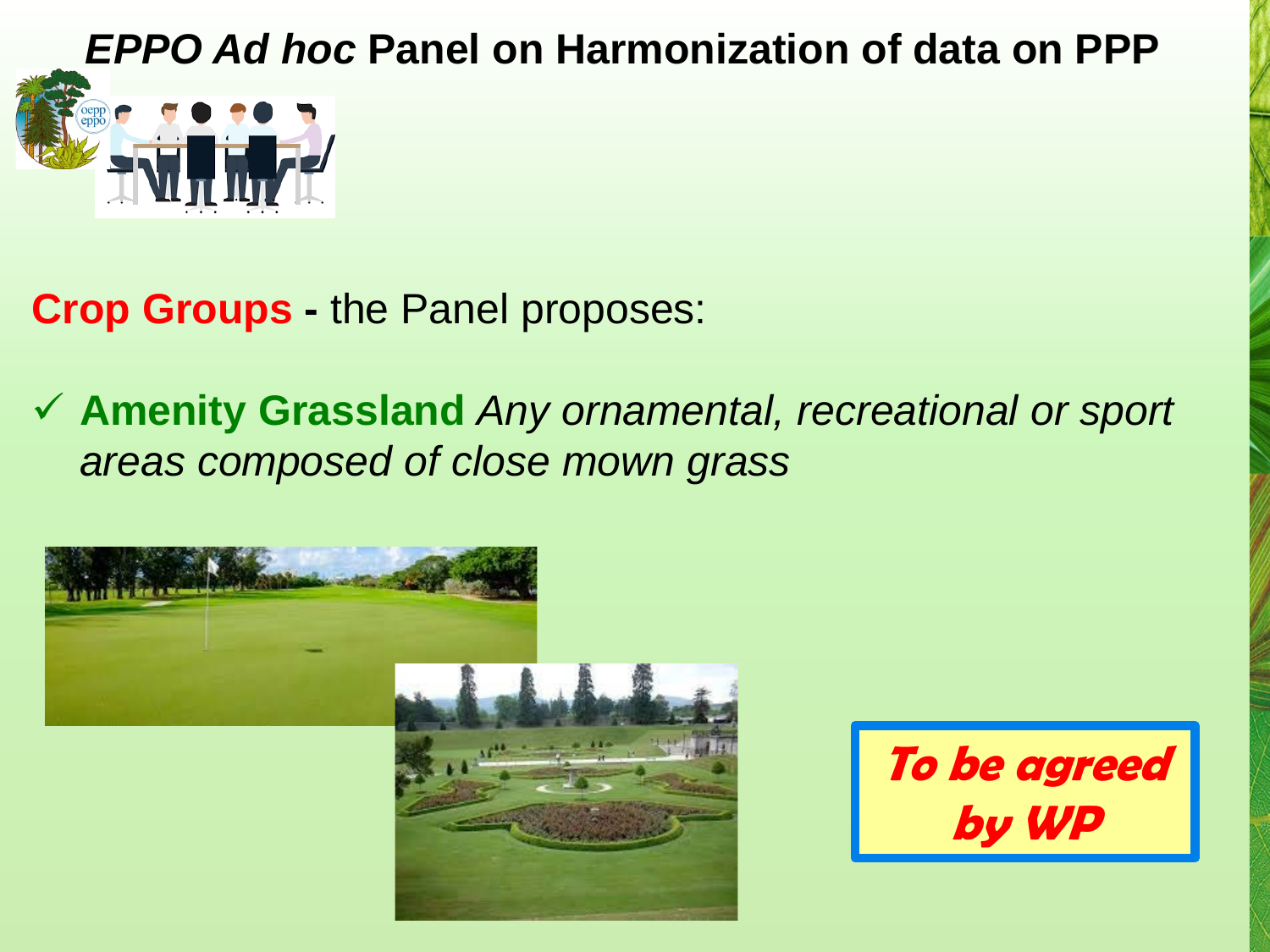



## **Crop Destinations** - the Panel proposes a classification



Coder for **Inter-crop** (under '**Non-crop objects**'): *'Inter-crop' or 'between crop' is the situation after harvest of the first crop and before planting of the succeeding crop* 



*PP 1/98 Weed control between crops*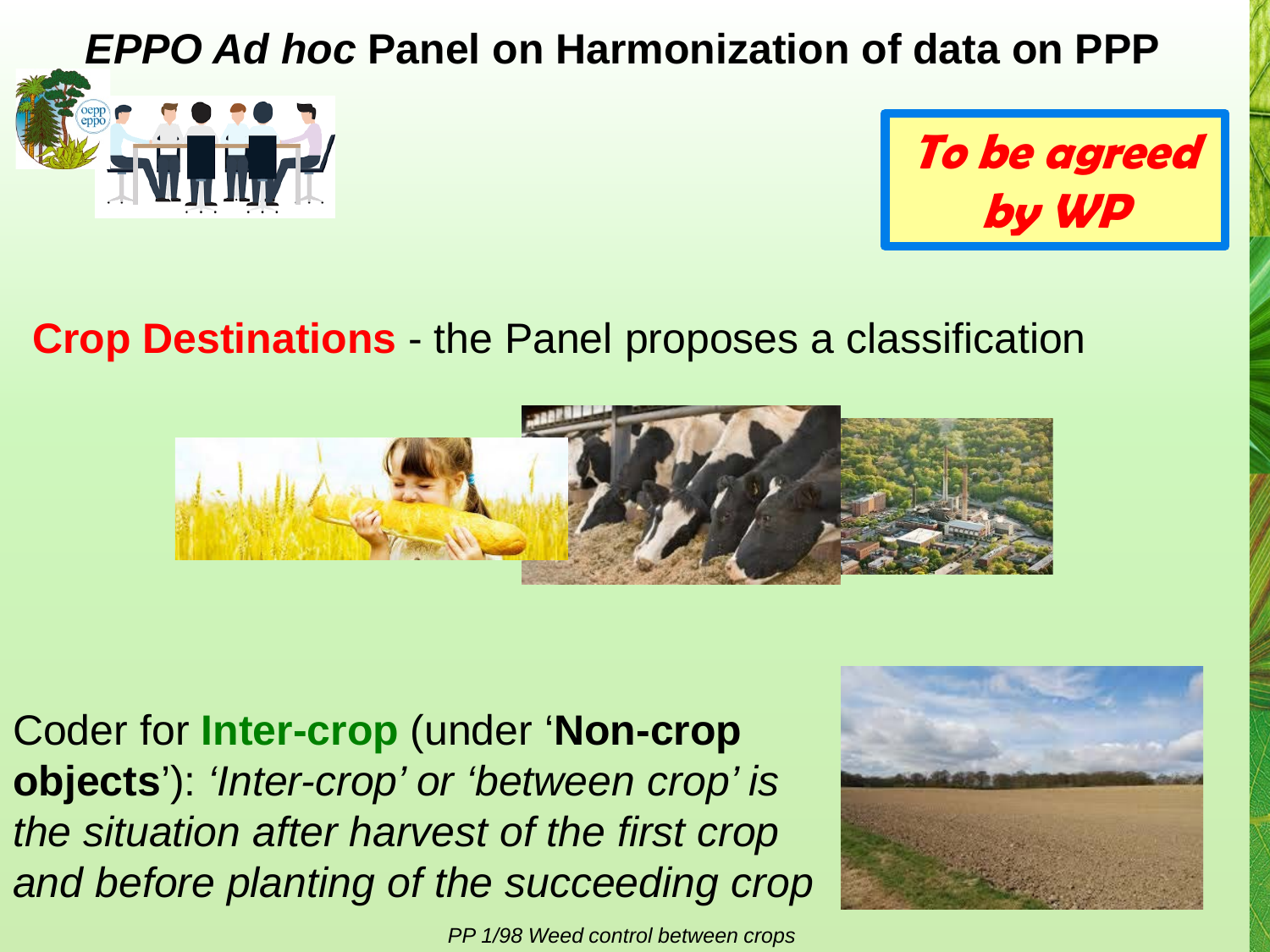

## Next priorities:

 $\checkmark$  Finalize the work on Ornamental, Forest trees,

- Stored crops / Storage facilities
- Grasslands / Pastures
- $\checkmark$  Crop locations
- **Targets** (priority)
- $\checkmark$  Non-crop objects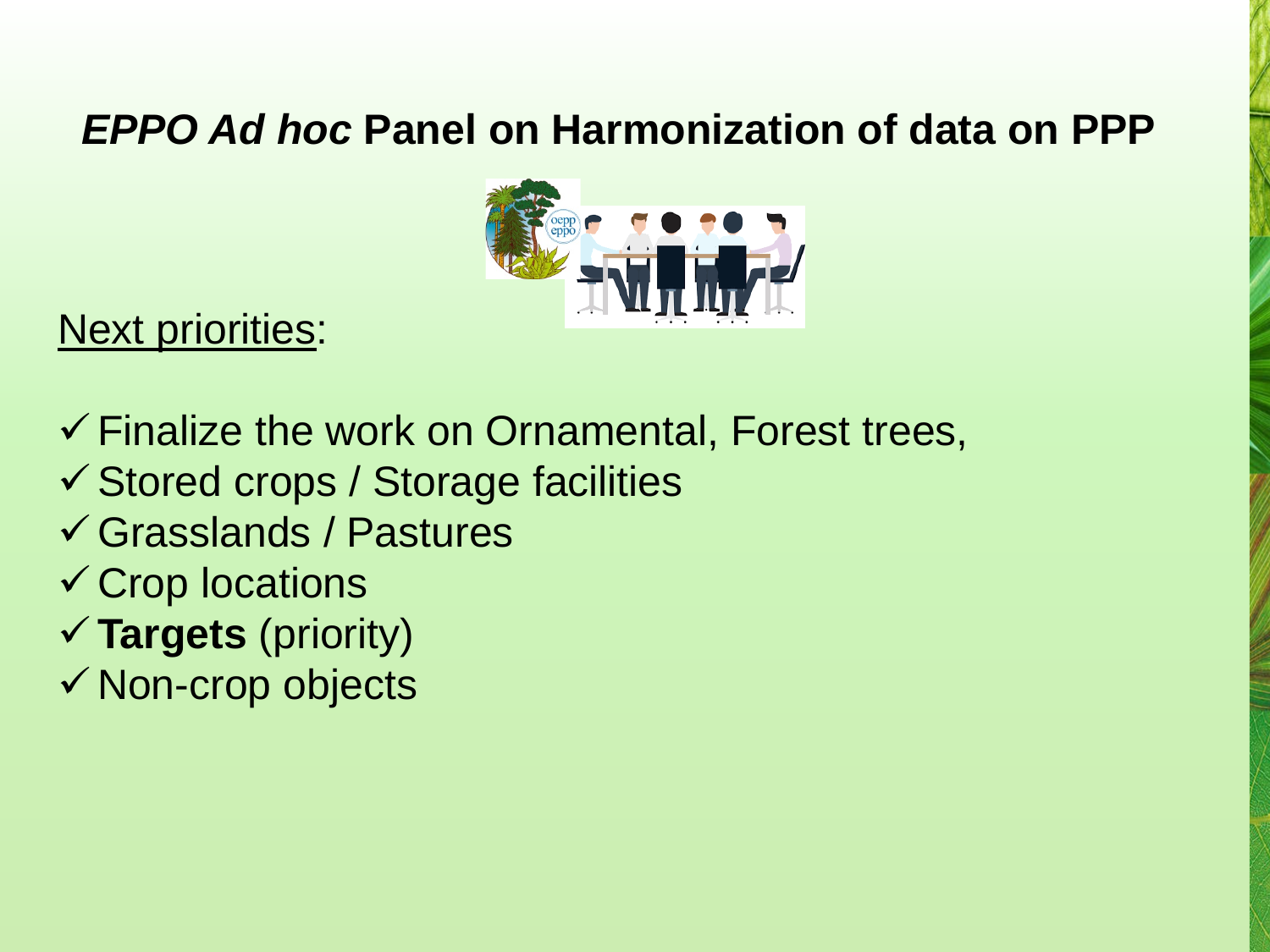## **Fast track procedure for adoption of EPPO nontaxonomic codes**



*Doc 17/ 22727*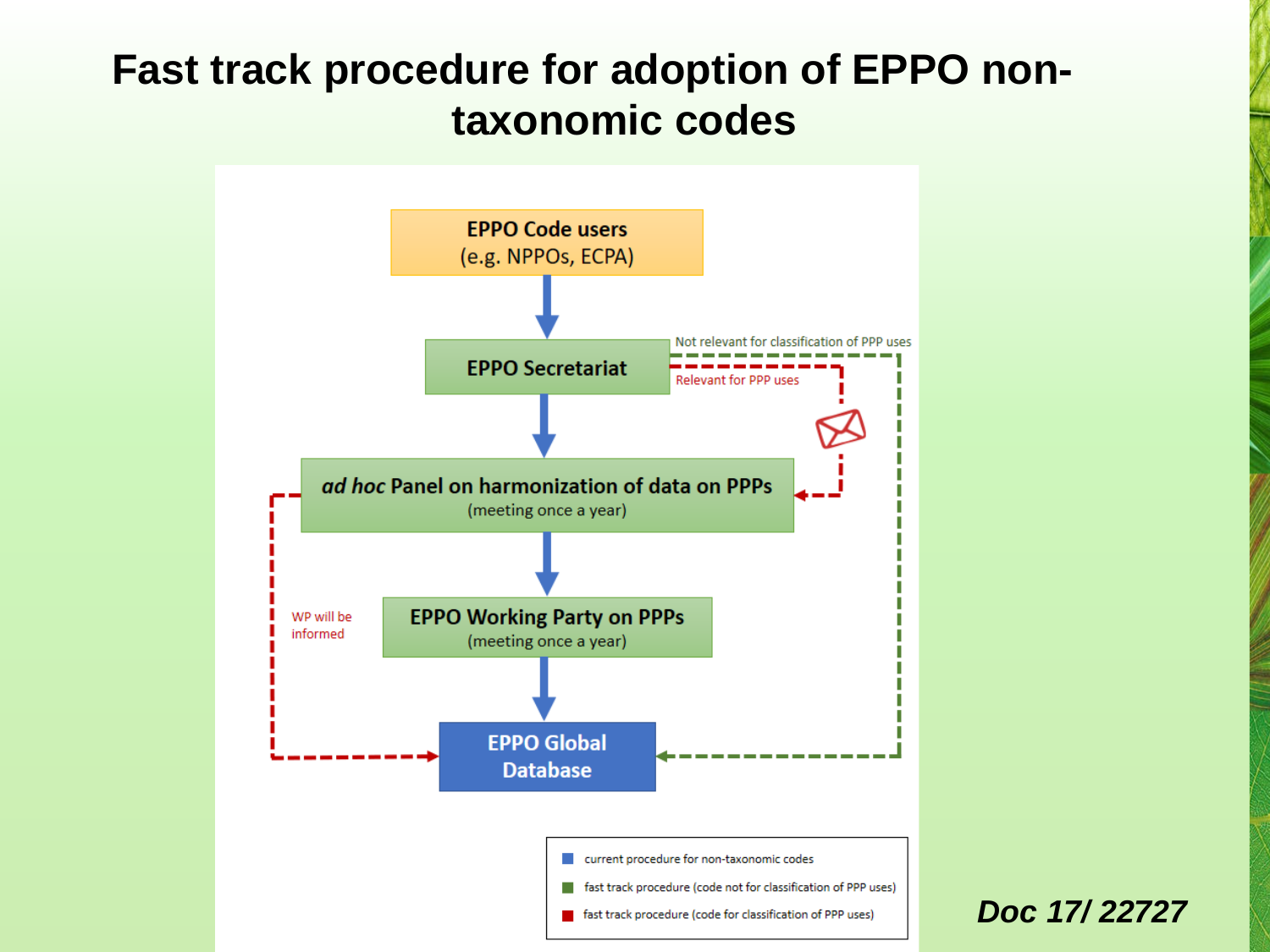

## *Cooperation with the European Commission*

**Plant Protection Products Application Management System (PPPAMS) and other IT Systems**

- Teleconference on 2016-06-21 Participants: *EPPO Secretariat, EC, MUCF*
- $\checkmark$  EC by teleconference in Panel on Fungicides and Insecticides, 2016-11-22/24
- Meeting in Brussels, 2017-02-06 Participants: *EPPO Secretariat, EC, MUCF*
- Webinar for EPPO Codes users, 2017-03-06
- EC participated in *ad hoc* Panel on Harmonization of data on PPP, 2017-03-06/08



**EC Operating Grant :** *Enhancement of EPPO Code System to meet new EU and Global needs* **Financial contribution to EPPO work on Codes (taxonomic and nontaxonomic) – to be signed shortly**